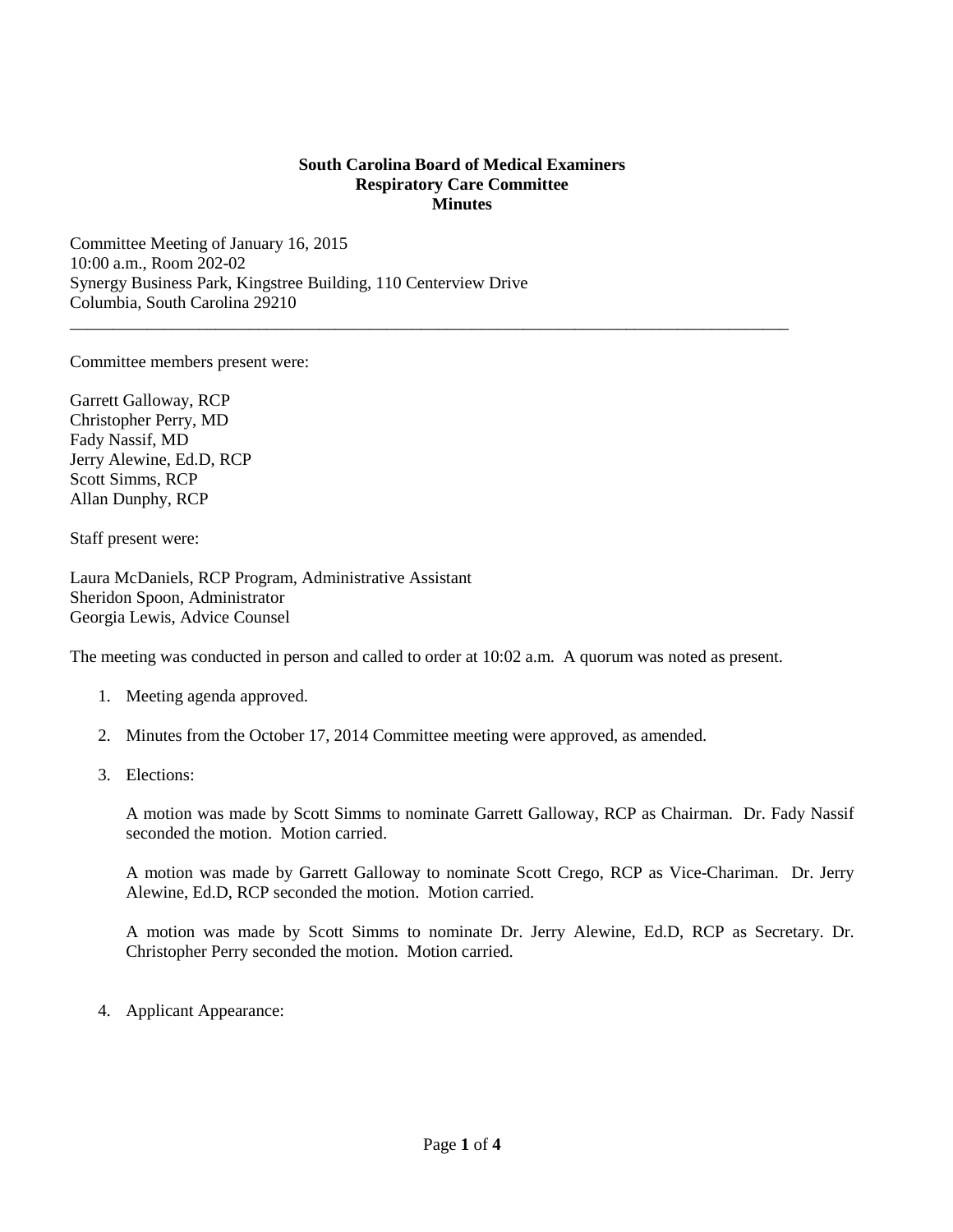## **Knowlton, Charles M**

**A motion was made by Garrett Galloway to go into Executive Session. Scott Simms seconded the motion. Motion carried.** 

**A motion was made by Garrett Galloway for Mr. Charles Knowlton to receive an evaluation with RPP, contact LLR staff when RPP evaluation is initiated, and permanent license will be issued with compliance with any RPP conditions. Scott Simms seconded the motion. Motion carried.** 

5. Approval of temporary to permanent licenses (**\* Indicates Application has "yes" answer)**:

| <b>Name</b>                           | <b>Credential</b><br><b>Number</b> | expiration date | <b>City</b>        | <b>State</b> |
|---------------------------------------|------------------------------------|-----------------|--------------------|--------------|
| Daren Wayne Avins Jr                  | RCP.5528                           | 2/28/2015       | <b>PINEWOOD</b>    | <b>SC</b>    |
| *Adam William Bailey                  | <b>RCP.5616</b>                    | 2/28/2015       | <b>Summerville</b> | <b>SC</b>    |
| Krystal Ashley Basey                  | RCP.5594                           | 2/28/2015       | Harlem             | GA           |
| *ALLISON HANNA<br><b>BOWEN</b>        | <b>RCP.5597</b>                    | 2/28/2015       | <b>CHAPIN</b>      | <b>SC</b>    |
| Anna Margaret Branham                 | RCP.5490                           | 2/28/2015       | Charleston         | SC           |
| <b>TIFFANY BROWN</b>                  | RCP.5504                           | 2/28/2015       | <b>CHARLESTON</b>  | SC           |
| Elizabeth Perrin Cheleotis RCP.5619   |                                    | 2/28/2015       | Inman              | SC           |
| Megan Brielle Crissone                | RCP.5549                           | 2/28/2015       | Gaffney            | SC           |
| Johnese Helena Crosby                 | RCP.5601                           | 2/28/2015       | Union              | SC           |
| Victoria Lee Day                      | RCP.5614                           | 2/28/2015       | Monroe             | <b>NC</b>    |
| Geralynn Marie<br>DeMartino           | RCP.5613                           | 2/28/2015       | Macomb             | MI           |
| <b>Gabrielle Marie Dibble</b>         | RCP.5503                           | 2/28/2015       | Charleston         | SC           |
| Jeffery Shawn Dowdy                   | RCP.5611                           | 2/28/2015       | Columbia           | SC           |
| Emily Fae Duncan                      | RCP.5605                           | 2/28/2015       | Westminster        | SC           |
| <b>Brooke Elizabeth</b><br>Easterling | RCP.5518                           | 2/28/2015       | <b>Branchville</b> | SC           |
| *Christy Marie Fain                   | <b>RCP.5560</b>                    | 2/28/2015       | Greenwood          | <b>SC</b>    |
| Samantha Ann Fife                     | RCP.5592                           | 2/28/2015       | Inman              | SC           |
| <b>CELESTE F FILMORE</b>              | RCP.5519                           | 2/28/2015       | <b>ANDREWS</b>     | SC           |
| Nadya Catalina Gil                    | RCP.5509                           | 2/28/2015       | Greenville         | SC           |
| Gerald Eric Harvey II                 | RCP.5574                           | 2/28/2015       | W Columbia         | SC           |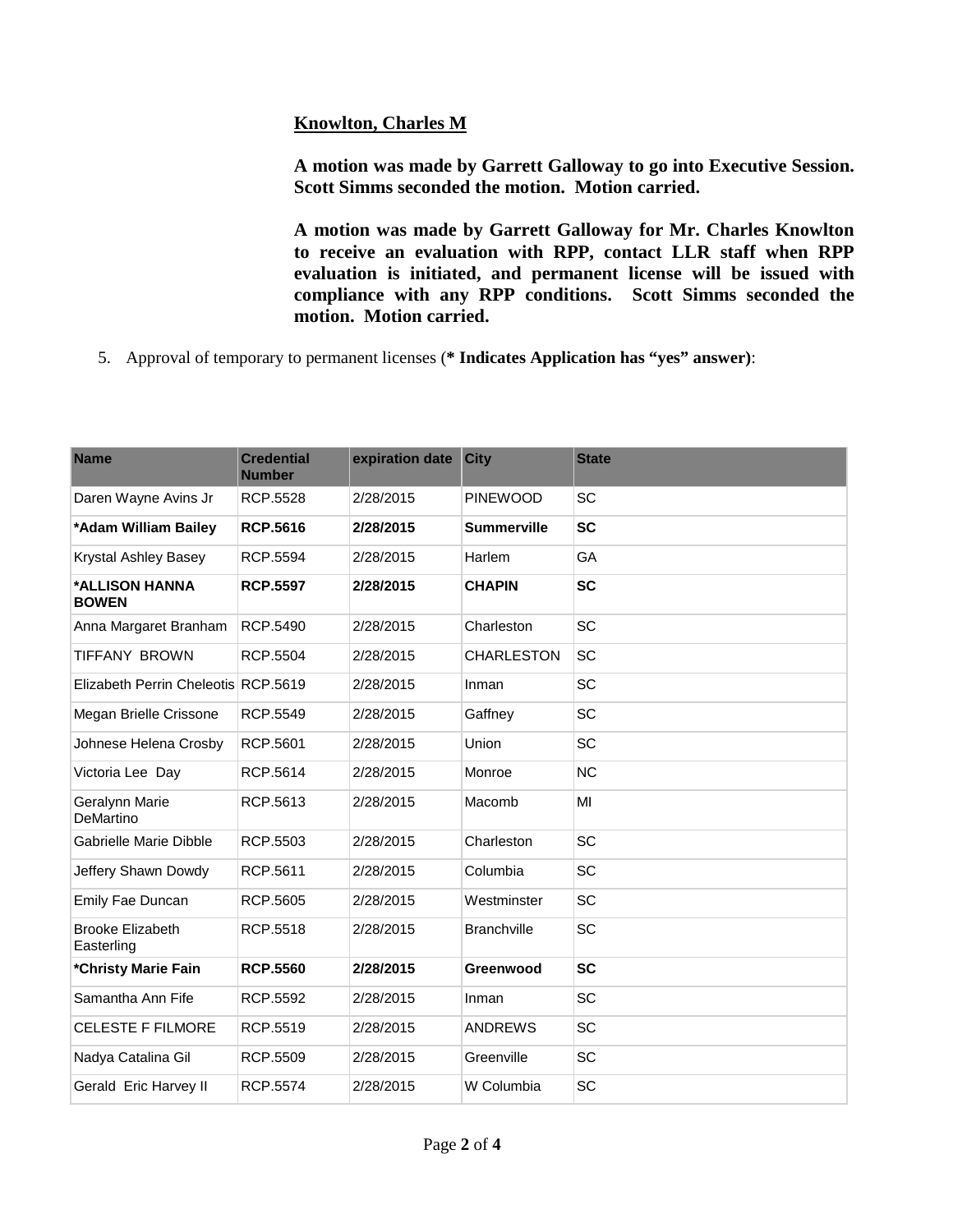| Taylor Brooke Hendrick                 | RCP.5599        | 2/28/2015 | Dalzell             | SC                              |
|----------------------------------------|-----------------|-----------|---------------------|---------------------------------|
| Denise Marie James                     | RCP.5608        | 2/28/2015 | Torrington          | СT                              |
| Christina Elizabeth<br>Jantzen         | RCP.5523        | 2/28/2015 | Aiken               | SC                              |
| Christie Marie Kincaid                 | RCP.5596        | 2/28/2015 | Gaffney             | SC                              |
| *Charles M Knowlton                    | <b>RCP.5500</b> | 2/28/2015 |                     | SIMPSONVILLE SC (BD Appearance) |
| David Noel Lemieux                     | RCP.5618        | 2/28/2015 | Glastonbury         | <b>CT</b>                       |
| *LaTallya Lamise<br><b>McDowell</b>    | <b>RCP.5498</b> | 2/28/2015 | <b>Fountain Inn</b> | <b>SC</b>                       |
| <b>Carol Collier Middleton</b>         | RCP.5540        | 2/28/2015 | Lexington           | SC                              |
| Harold Jacob Mofield                   | RCP.5602        | 2/28/2015 | Charlotte           | <b>NC</b>                       |
| Melanie Lynn Mole                      | RCP.5538        | 2/28/2015 | Charleston          | SC                              |
| Joshua Alexande Mooney RCP.5536        |                 | 2/28/2015 | W COLUMBIA          | SC                              |
| Kelsea Mathis Morris                   | RCP.5595        | 2/28/2015 | Spartanburg         | SC                              |
| <b>Richard Neil Morrison</b>           | RCP.5612        | 2/28/2015 | Harlem              | GA                              |
| Carlie Ashlan Moseley                  | RCP.5522        | 2/28/2015 | Orangeburg          | SC                              |
| Amber Lee Mulcahy                      | RCP.5606        | 2/28/2015 | Kings Mtn           | <b>NC</b>                       |
| <b>Brittany Ford Peake</b>             | RCP.5526        | 2/28/2015 | Summerville         | SC                              |
| Angela Renea Peake                     | RCP.5604        | 2/28/2015 | Union               | SC                              |
| <b>Ashley Nicole Rhodes</b>            | RCP.5603        | 2/28/2015 | Clinton             | SC                              |
| Yasmin Hassan Saber                    | RCP.5615        | 2/28/2015 | Fallbrook           | CA                              |
| <b>Russell Anthony</b><br>Schweighardt | RCP.5609        | 2/28/2015 | Hickory             | <b>NC</b>                       |
| *Gilbert Weber Smith                   | <b>RCP.5617</b> | 2/28/2015 | <b>Goose Creek</b>  | <b>SC</b>                       |
| *Marissa Ann Snedigar                  | <b>RCP.5492</b> | 2/28/2015 | <b>Charleston</b>   | <b>SC</b>                       |
| Jessica Marie Stamm                    | RCP.5593        | 2/28/2015 | St Stephen          | <b>SC</b>                       |
| *Stefanie Schandell<br><b>Stroud</b>   | <b>RCP.5506</b> | 2/28/2015 | <b>Goose Creek</b>  | <b>SC</b>                       |
| Logan Renee Suggs                      | RCP.5491        | 2/28/2015 | N Charleston        | SC                              |
| *Quinton L Wood Jr                     | <b>RCP.5600</b> | 2/28/2015 | <b>Maiden</b>       | <b>NC</b>                       |

**A motion was made by Dr Christopher Perry to approve all temporary to permanent licenses, including "yes" answers with the exception of Charles Knowlton. Dr. Jerry Alewine seconded the motion. Motion carried.**